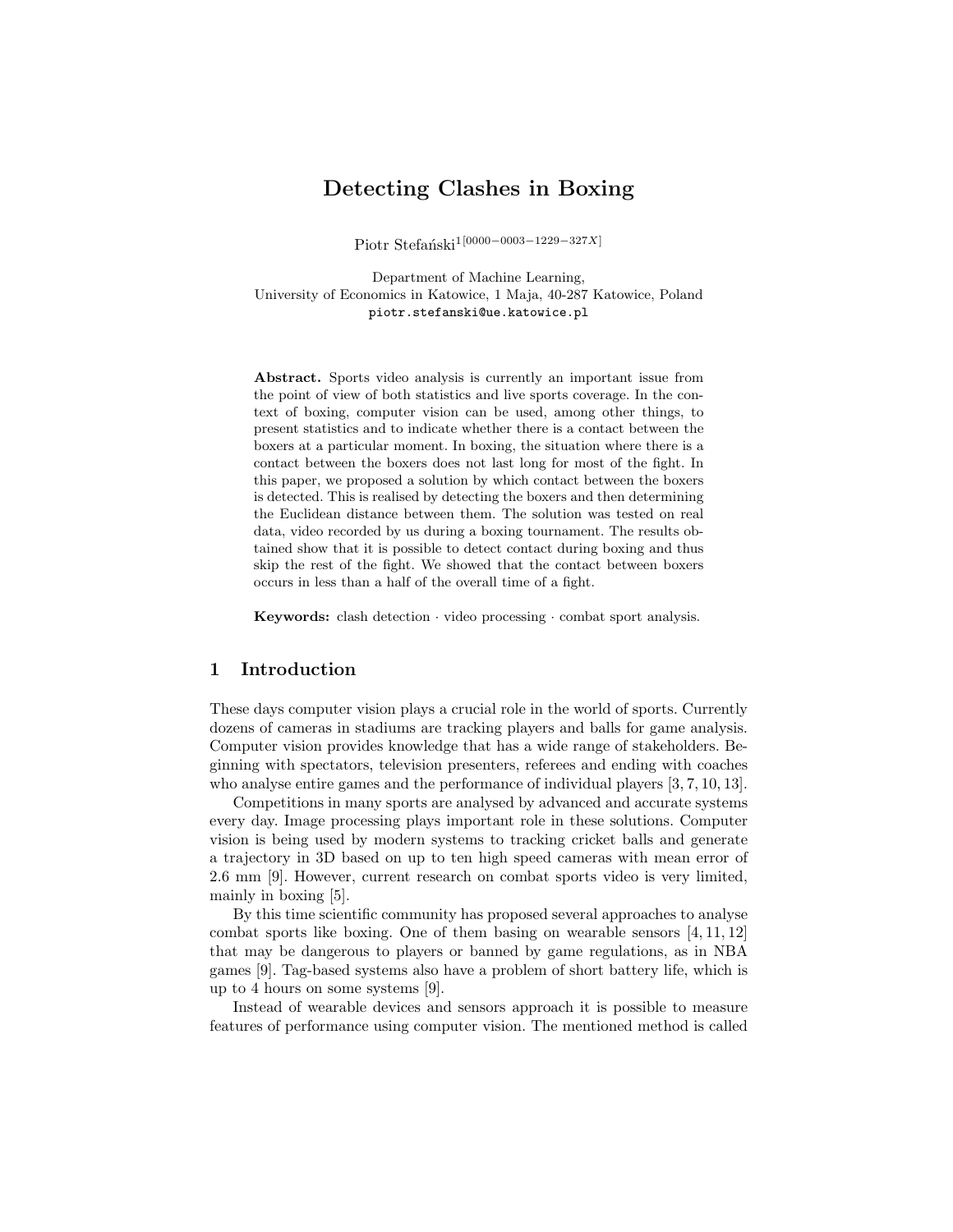P. Stefański et al. 30

as non-invasive approach to analyse pugilists in the ring. It is possible to track boxing gloves using footage from one static frontal view camera [10]. Methods using depth data are also used for tracking boxers and classifying punches; authors [1, 5] chose overhead camera position to reduce problem with occlusions (by another boxer or referee in boxing ring).

The purpose of this paper is to prepare a framework for detect clashes, which is based on frontal view cameras in each corners in a boxing ring. Collecting the relevant footage for this purpose was necessary. Therefore the authors were recording real boxing bouts and prepared the complete training set.

The remainder of the article is organized as follows. Section 1 contains an introduction to current computer vision responsibility in sports and a review of several approaches by other authors. Section 2 contains the proposed approach to detect clashes in boxing. Section 3 contains details of the data collection process and experiments results. The last Section 4 contains summary, conclusion of this paper and further works.

## 2 Clash Detecting

Boxing competitions characterizes with a lot of breaks between fights and rounds. When watching footage of the entire competition, it appears that for a long time nothing happens in the boxing ring. Clash detecting is the preprocessing step before detecting and classifying blows on the footage. For about 70% of the time (in the footage of the whole competition) boxers are not engaged in closecombats situation according to our observations. Clash detecting is designed to extract interesting parts of footage, where boxers are in close-combats situations. Filtered material is ready for detection and classification of boxer punches.

Boxing is a highly dynamic sport which requires high resolution and high frame rate cameras to capture the details. Using such high quality generates a huge video file which leads to the big computational complexity. An approach to clash detection that reduces the volume of data processed is extremely necessary.

Clash detecting framework based on the authors' approach for boxer detecting (See [8]). Boxer detecting based on person detection [2, 6] with color based approach to filter judge and people outside the boxing ring.

Euclidean measure from equation (1) is used to calculate distance between boxers in the ring. The algorithm detects a clash while distance between the detected boxers is close. A clash is a potential situations where blows could occur between boxers.

$$
d(A, B) = \sqrt{(x_B - x_A)^2 + (y_B - y_A)^2},
$$
\n(1)

where A and B are points in the coordinate system, x and y stand coordinate for values of the points.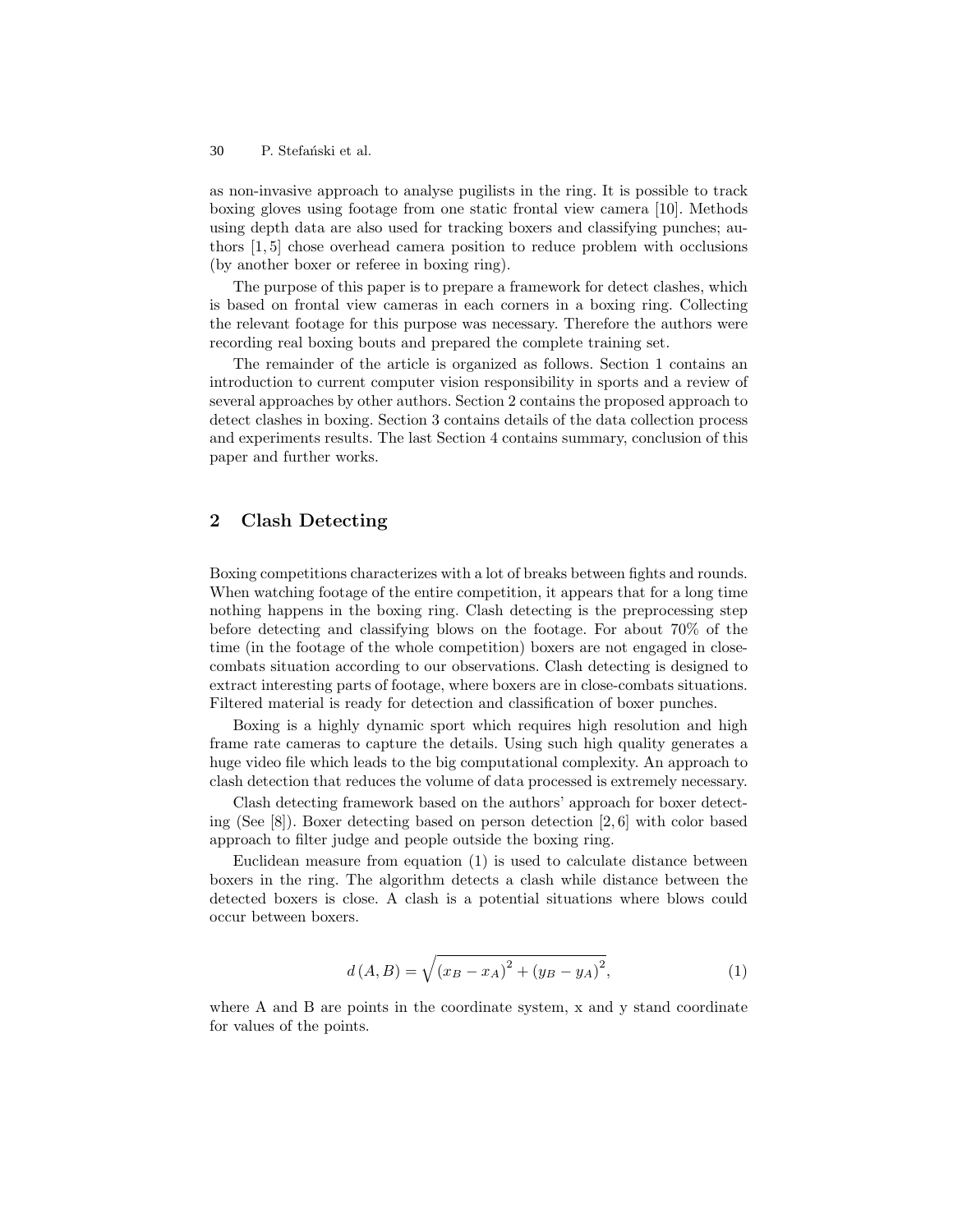# 3 Experiments

The necessary footage of the boxing bouts was recorded in Poland at the Silesian league games for juniors, cadets and seniors. For this purpose four GoPro Hero8 cameras with power banks and 128 GB memory cards were used. The cameras were mounted behind each corner on 1.8m high tripods and were recording video in full HD resolution at 50 frames per second. After the competition, which lasted four hours, each memory card was nearly full, totaling just under 500 GB of recorded footage.

A 12 minutes long footage containing 35,000 frames was selected for the experiments. Footage includes 3 rounds of one fight and one round of the next fight. Between rounds 3 and 4 several clashes were detected as shown in the Figure 1. Between fights competitions greet each other, thank each other and receive awards, therefore a few clashes can be detected in that time.



Fig. 1. Diagram of the detected clashes in the footage

The Figure 1 shows detected clashes in the video recording. In the selected footage clashes being were detected in 14,600 frames, which means that for 41% of the recording boxers are in close-combats situation. In this way, the remainder of 59% of the footage can be filtered out. Gaps on the graph represent breaks between rounds and situations where boxers are not close to each other.

### 4 Conclusion

The purpose of this paper was to propose the approach to detect clashes in boxing bouts footage. Important part of the work was providing a protocol of recording and collecting relevant footage of boxing fights. The authors set up a recording environment and chose special equipment for this purpose.